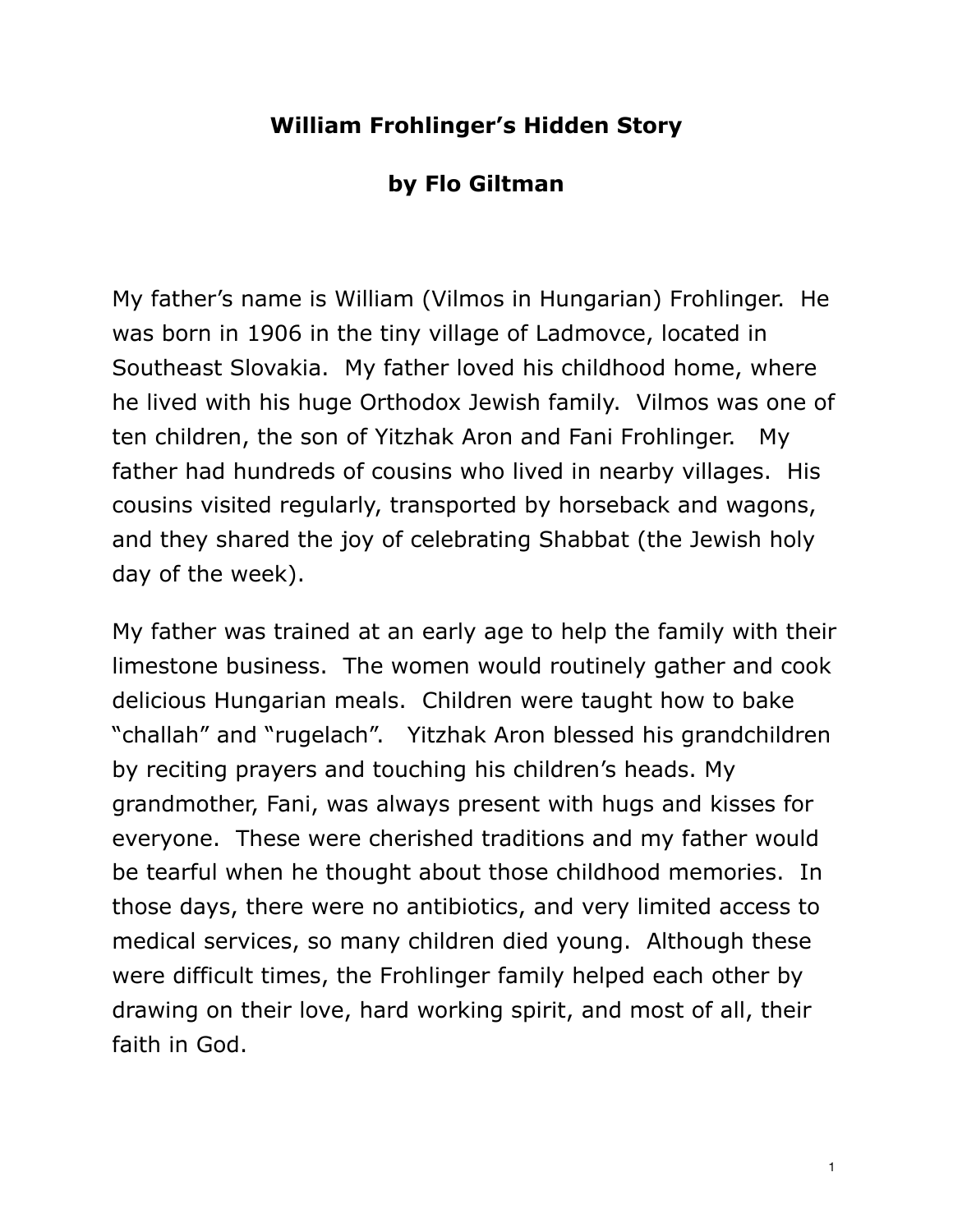My father said that discrimination against Jews was always present in the background. He learned to trust his family and close friends. He said that his neighbors, (both Jews and non-Jews ) got along well. Children from diverse backgrounds attended the same schools. They played together and became friends. During times of financial need, neighbors came to each other's aid.

In the late 1930's, the political climate started to change. The German government enacted laws restricting Jews from participating in many activities. Neighbors started to get frightened and kept their distance. They were scared for their own family's safety. My father was harassed and bullied by other groups. He fought back, and escaped arrest several times. My father was smart and knew how to get out of difficult situations. In fact, he prided himself in defending his family. He was a courageous man, building a life for himself and helping his family. He fell in love with Elsa Grunberger, from Zapson. They married in 1935 in Som, Hungary and they had two beautiful children, Adele (born 1937) and Aron (born 1940). Vilmos, Elsa and family enjoyed a beautiful family life in Ladmovce and had every intention to stay there.

When Germany invaded Poland in 1939, my father started fearing for his family's safety. Four of my father's siblings had emigrated to America earlier and urged him to follow suit. With their help, he was able to attain a visa and came up with a "grand plan" to save his family from Nazi terror. He tried valiantly to secure visas for his wife and children, using his family's connections, but was unable to get them in time. When he had the chance to leave, he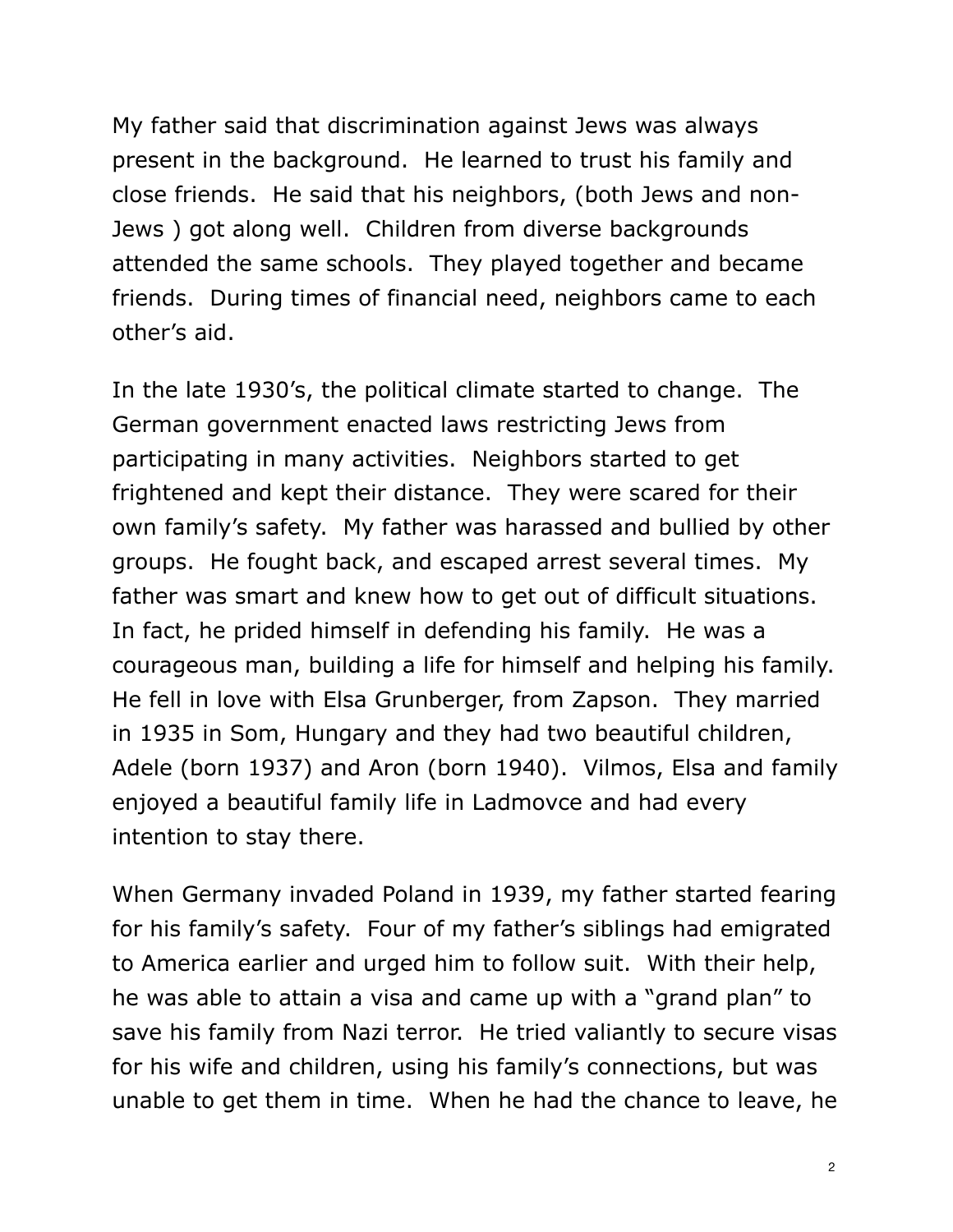embarked on the boat "Rex" and arrived in NY in 1940. Elsa and the children never received their visas. My father completely lost touch with his family, and never saw them again. His wife and children were murdered in Auschwitz Concentration Camp in 1944.

My father learned of this tragedy through the Jewish newspaper, "The Forward", as well as the HIAS organization (Hebrew International Aid Society). He was devastated! He struggled with severe depression and required shock treatments to help him function again. He was indeed a tortured man, and never forgave himself for leaving his family.

He married my mother, Gertie, in 1946 and had two children. He could not discuss his family history at all with any of us. I learned most of this information from my genealogical research and from family members, who recalled some of these events. Some of these cousins are Auschwitz survivors themselves.

Needless to say, my own life has been defined by the events of the Holocaust. I believe that I have a responsibility to educate future generations on what happened during these times.

I thought the best place to begin is to tell the story of my own family, and to honor their memory and deeds. I thank the Holocaust Museum of Southwest Florida for giving me this opportunity to do so.